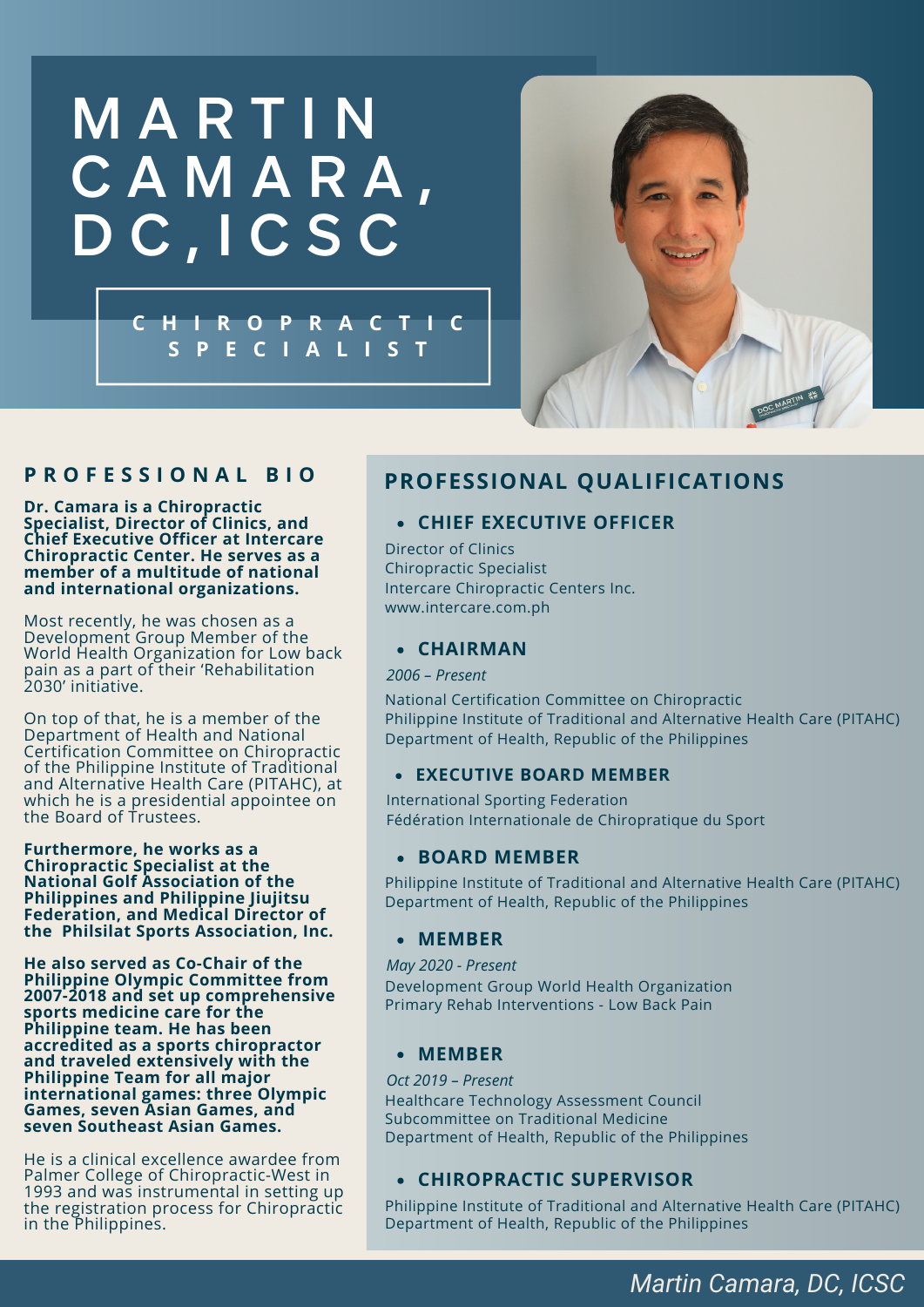# **PROFESSIONAL QUALIFICATIONS**

#### **CHIROPRACTIC SPECIALIST**

*2019-Present* Philippine Taekwondo Association

#### **CHIROPRACTIC SPECIALIST**

*2019-Present* National Golf Association of the Philippines

### **CHIROPRACTIC SPECIALIST**

*2019-Present* Jiu-Jitsu Federation of the Philippines

#### **MEDICAL DIRECTOR**

*2017-Present* Jiu-Jitsu Federation of the Philippines

#### **CHAIRMAN**

*2005 - 2018* Commission on Complimentary & Alternative Medicine Philippine Olympic Committee

#### **MEMBER OF THE BOARD OF STUDIES**

#### *2001-2009*

Master of Clinical Studies International Medical University Kuala Lumpur, Malaysia

# **E D U C A T I O N**

#### **Pre-Chiropractic Requirements**

*1985-1989* University of Santo Tomas, Philippines

#### **Cum Laude, Clinical Excellence Awardee**

*1993*

Palmer College of Chiropractic-West California, U.S.A.

#### **Board Certified**

*1993*

The National Board of Chiropractic Examiners, U.S.A.

#### **International Certified Sports Chiropractor**

International Sporting Federation Fédération Internationale de Chiropratique du Sport, Lausanne Switzerland

### **PhD Candidate in Organizational Development**

South East Asian Interdisciplinary Development Institute, Philippines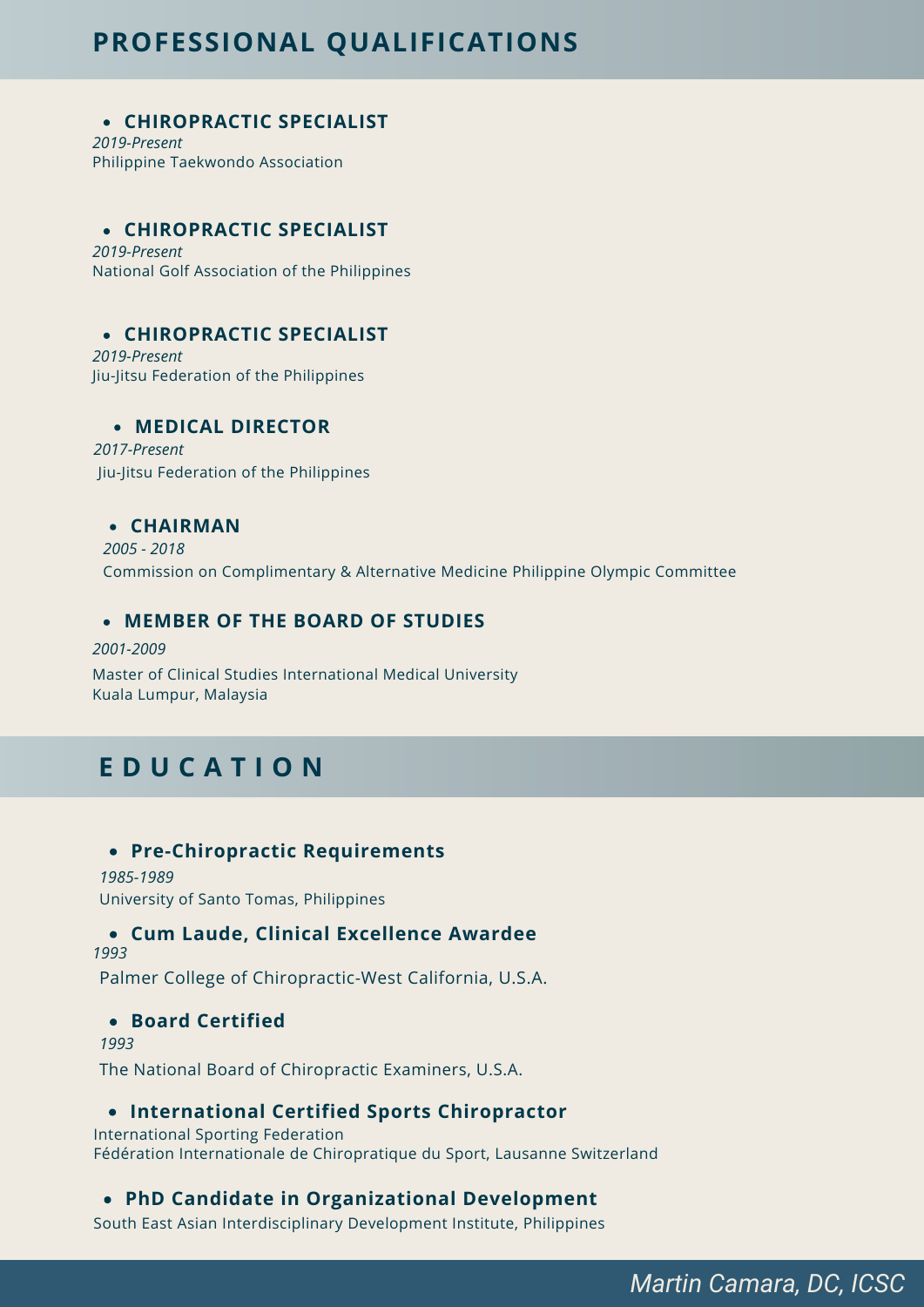# **T R A I N I N G S**

#### **RockBlades and RockTape Instructor Training**

*Singapore, 2017*

#### **Fascial Manipulation / Stecco Methode level 1**

*University of Santo Tomas Manila, 2016*

#### **RockDoc - Functional Taping**

*Perth, Australia, 2013*

#### **Sports Medicine Course**

*International Olympic Committee Singapore, 2007*

#### **Certified Graston Technique Clinician**

#### *Orlando, U.S.A., October 2005*

The first Chiropractor in the Philippines trained in the Graston Technique (GT), a scientifically-advanced instrumentassisted method to treat soft tissue injuries, used by professional sports teams, universities and healthcare institutions in the U.S.A.

#### **Anthroposophic Medicine Trainee**

#### *Dornach, Switzerland, March 2003*

International Post Graduate Medical Training in Anthroposophic Medicine. Received Level 1 Training in Anthroposophic Medicine under the auspices of the Medical Section of the Goetheanum in Dornach, Switzerland.

#### **International Kettlebell Sport Association**

Level 1 and 2 Coach

# **A C H I E V E M E N T S**



#### **Presidential Appointee**

#### *2004 – present*

Member of the Board of Trustees of the Philippine Institute of Traditional and Alternative Healthcare (PITAHC), Philippine Department of Health (DOH)



#### **Rapporteur**

*Milan, Italy, 2004*

"WHO Guidelines on Basic Training and Safety in Chiropractic" World Health Organization



#### **Co-founder**

*1993* Intercare Healthcare Systems, Inc.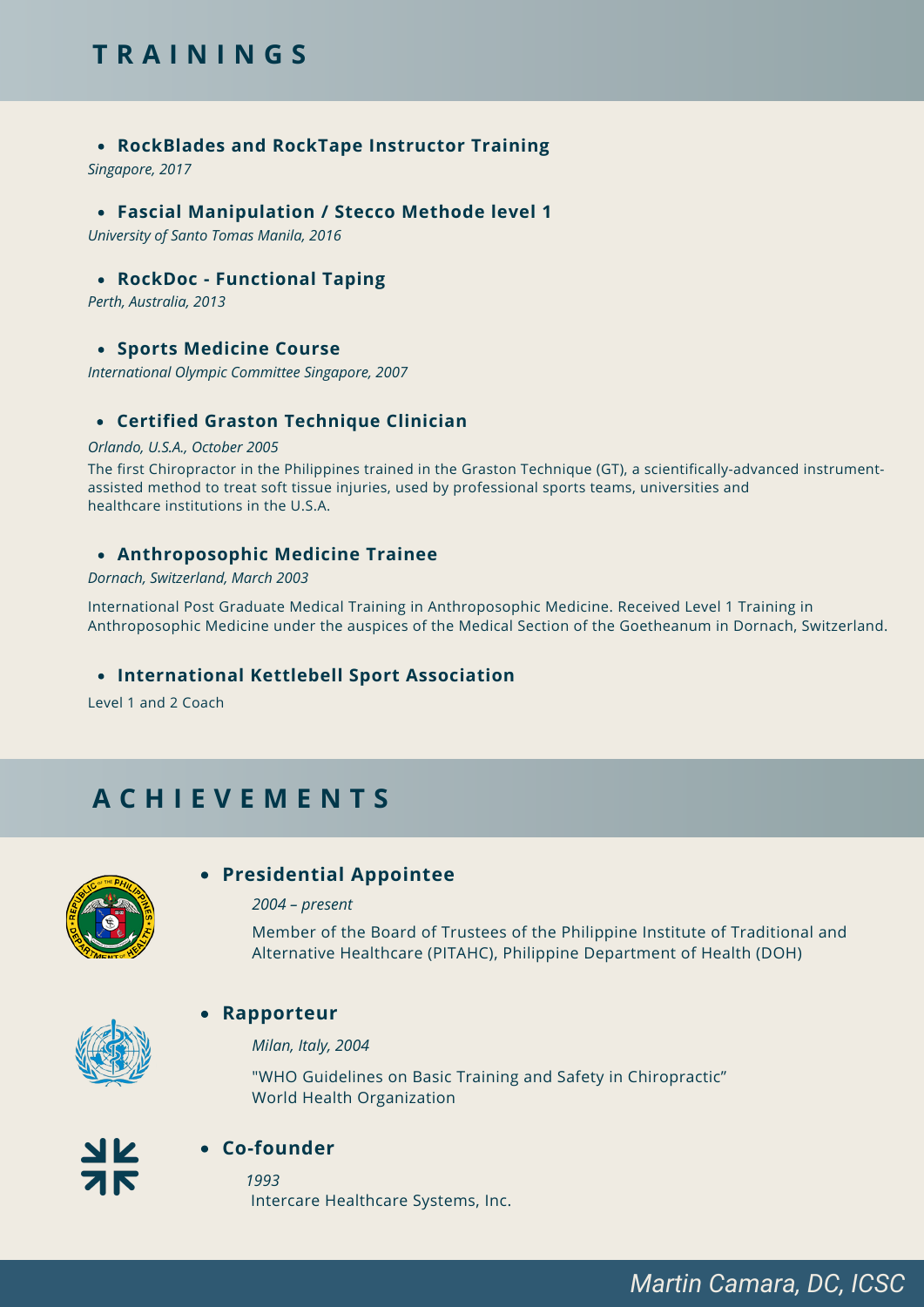# **A C H I E V E M E N T S**

#### **Executive Board Member**

*Lausanne Switzerland, 2017-Present*

International Sporting Federation Fédération Internationale de Chiropratique du Sport

#### **Country Representative**

*2005* World Federation Chiropractic

#### **President and Founder**

*Philippines, 2005*

Myotherapy for Life, Philippines is a sister organization of Hands on Health Australia (HOHA), a not-for-profit voluntary organization from various backgrounds and experiences helping over 20,000 people in need with twenty centers in Australia and overseas.

#### **President**

*2012- Present* Association of Professional Chiropractor of the Philippines

# **S P O R T S C H I R O P R A C T I C I N V O L V E M E N T S**



**Team Physician Sports Chiropractor**

### **OLYMPICS**

*Brazil, 2016* Rio Olympics

*China, 2008* Beijing Olympics

*Bangkok Thailand, 2008* Amateur International Boxing Association Olympic Qualifier

*Italy, 2006* Turin Winter Olympics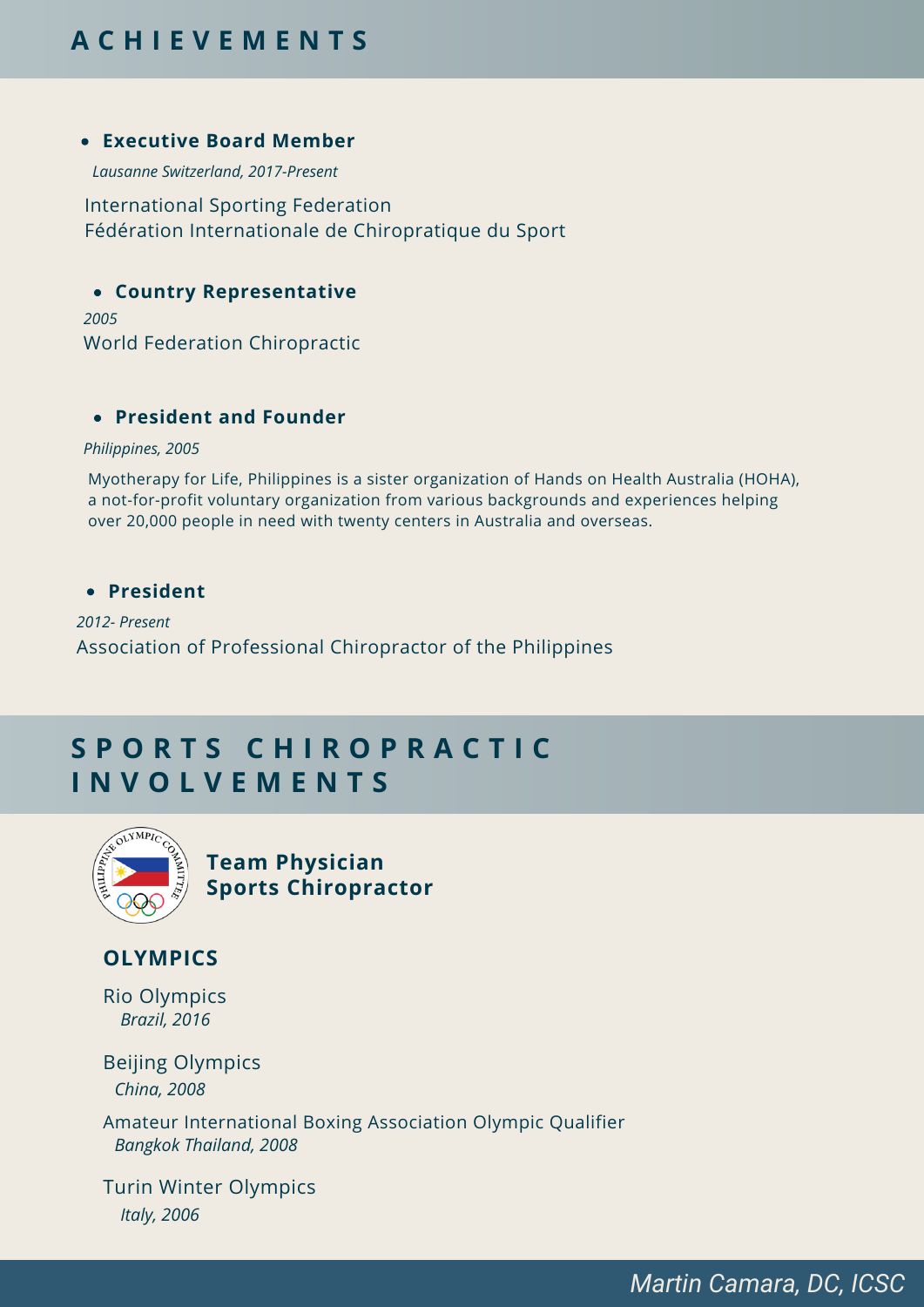# **ASIAN GAMES**

*Danang, Vietnam, 2016* **5th Asian Beach Games**

*Guangzhou, China, 2010* **16th Asian Games**

*Singapore, 2009* **Asian Youth Games**

*Vietnam, 2009* **Asian Indoor Games**

*Bangkok Thailand, 2009* **1st Asian Martial Games**

*Bali Indonesia, 2008* **1st Asian Beach Games**

*Qatar, 2006* **Doha Asian Games**

# **SOUTH EAST ASIAN GAMES**

*Kuala Lumpur, Malaysia, August 19-30, 2017* **29th SEA Games**

*Singapore, June 5-16, 2015* **28th SEA Games**

*Naypyidaw, Myanmar, December 11-22, 2013* **27th SEA Games**

*Jakarta and Palembang, Indonesia, November 11-22, 2011* **26th SEA Games**

*Vientiane, Laos, December 9-18, 2009* **25th SEA Games**

#### **24th South East Asian Games**

*Nakhom Ratchasimaran, Thailand December 6-15, 2007*

### **23rd South East Asian Games**

*Manila, Philippines November 27-December 5, 2005*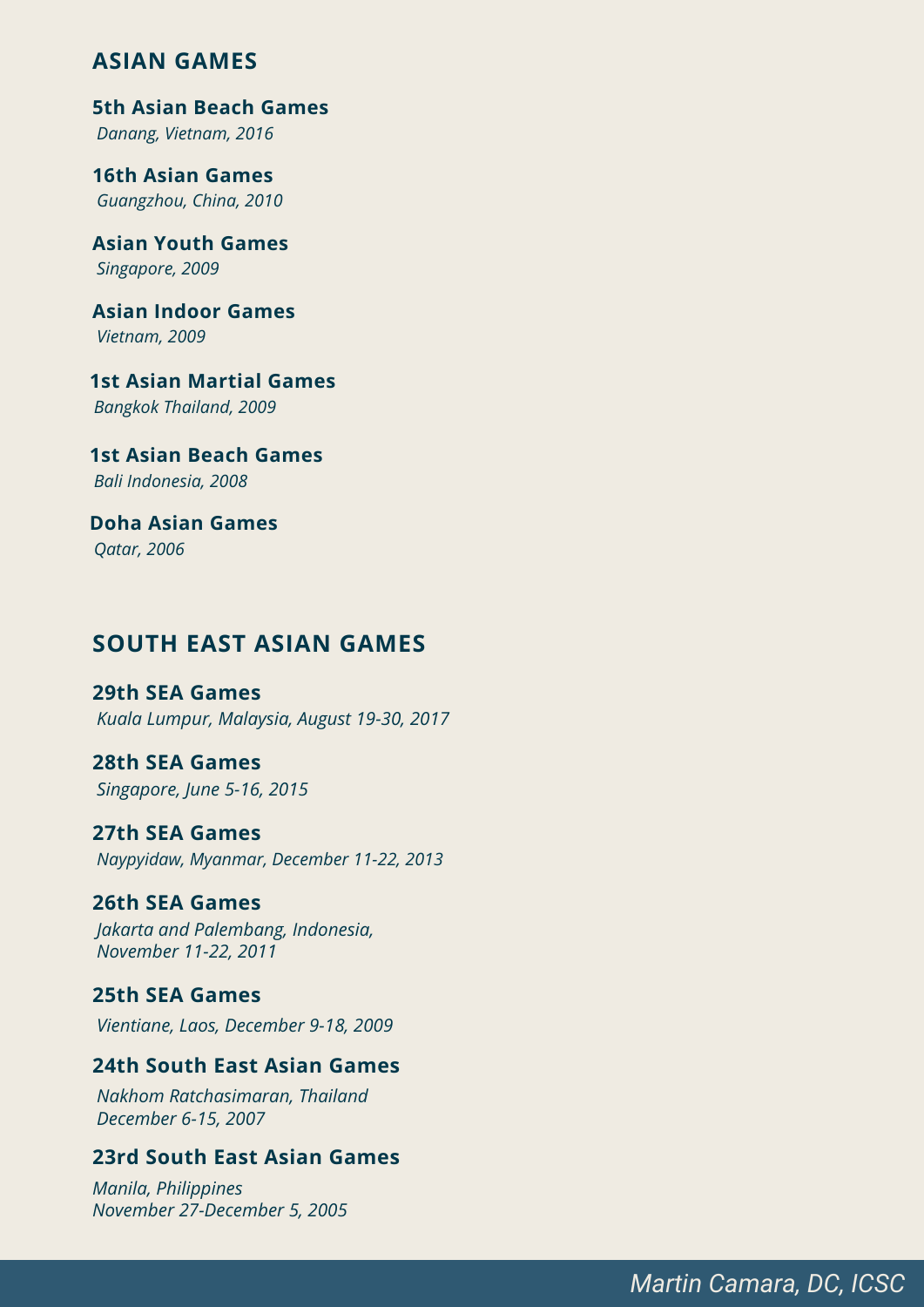# **CONTRIBUTING WRITER**

*November 2010-2011* **Manila Bulletin Sports Digest**

*November 2010-2011* **The Bull Runner Magazine**

# **The Philippine Daily Inquirer (PDI)**

*Elan Health, Fitness and Lifestyle Section 2004-2005*

# **TELEVISION HEALTH PROGRAM HOST**

# **Life Essence, 2003**

*A series of 13 episodes aired on cable television network, ABS-CBN News Channel (ANC)*

# **S P E A K I N G E N G A G E M E N T**

# *Numerous Speaking Engagements from 1993-Present*

- Philippine Medical Association
- Philippine Neurologic Association
- Philippine Orthopedic Sports Medicine Association
- Philippine Orthopedic Association
- Association of Filipino Neurosurgeons International Ringside Physicians Medical Conference
- Philippine Association of Family Physicians
- Philippine Academy of Rehab Medicine
- Philippine Dental Association
- Association of Philippine Orthodontists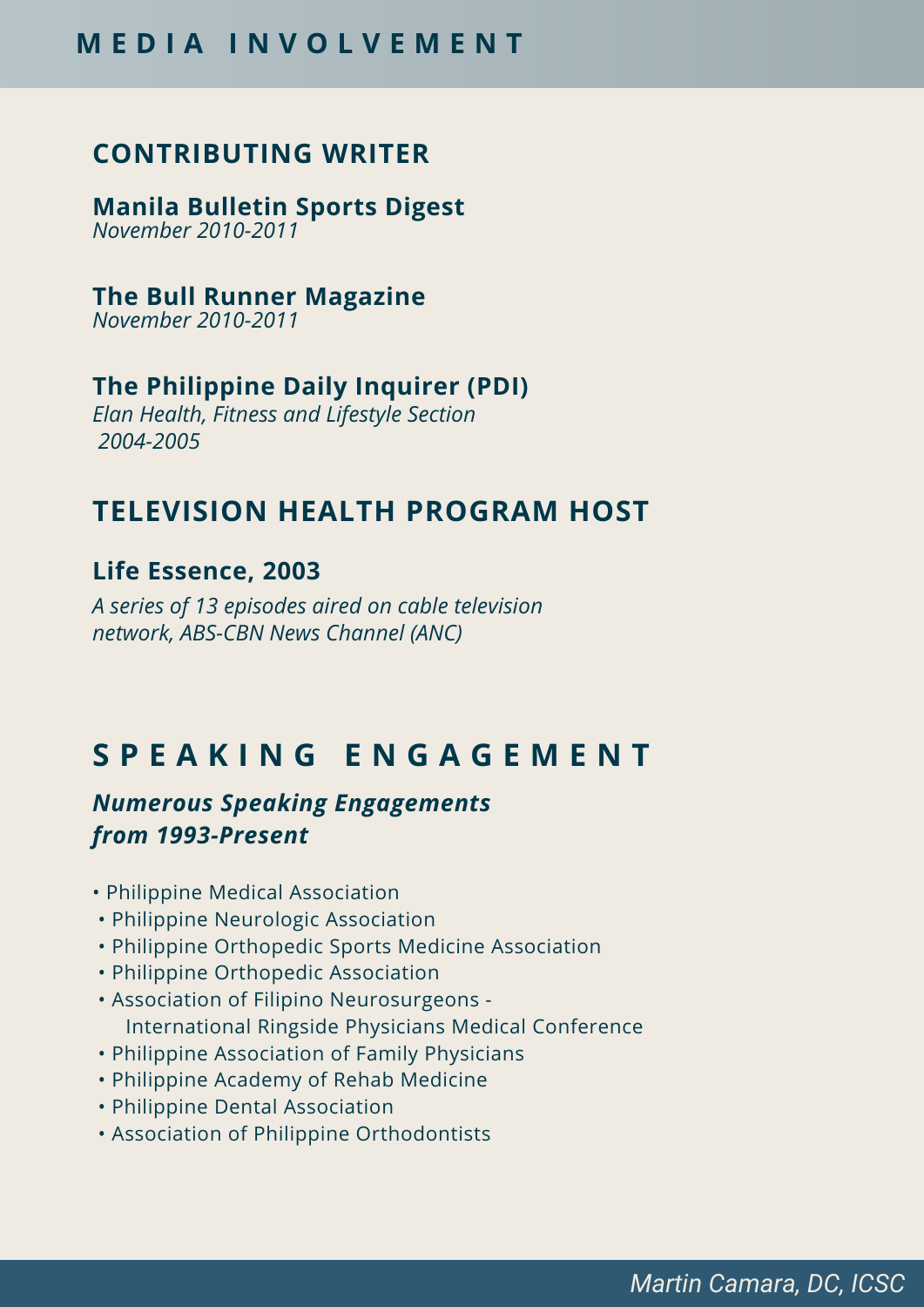# **International**

# **"Shared Values: Unifying Principles in Chiropractic"**

*World Federation Chiropractic's Biennial Congress, Chiropractic For A New Normal September 23-25, 2021*

### **"Sports Chiropractic at the Olympic Level"**

*Japanese Association of Chiropractors Kanto Koshinetsu, Japan, May 19, 2019*

### **"Sports Chiropractic for the Elite Athlete"**

*American Chiropractic Centers Ho Chi Minh, Vietnam, March 5, 2019*

### **"Federación Mexicana de Quiropractica Deportiva General Assembly"**

*Federación Mexicana de Quiropractica Deportiva Conade, Mexico City, March 2, 2019*

#### **"9th Japanese Society of Chiropractic Science Research Conference"**

*Japanese Society of Chiropractic Science Mukahari Messe, Chiba Japan, November 11 & 12, 2018*

#### **"Sports Chiropractic around the World"**

*Sports Chiropractors of Australia Annual Symposium Gold Coast Australia, April 2018*

### **"Fast, Efficient and Effective Sports Chiropractic Techniques for the Elite Athlete"**

*Japanese Association of Chiropractic Tokyo, Japan, March 29, 2015*

# **"Sports Chiropractic with a National Olympic Committee"**

*International Federation of Sports Chiropractic (FICS) Villamoura, Portugal, 2009*

# **"Chiropractic in a Community Healthcare Setting"**

*World Health Organizations Consultation on Chiropractic Milan, Italy 2003*